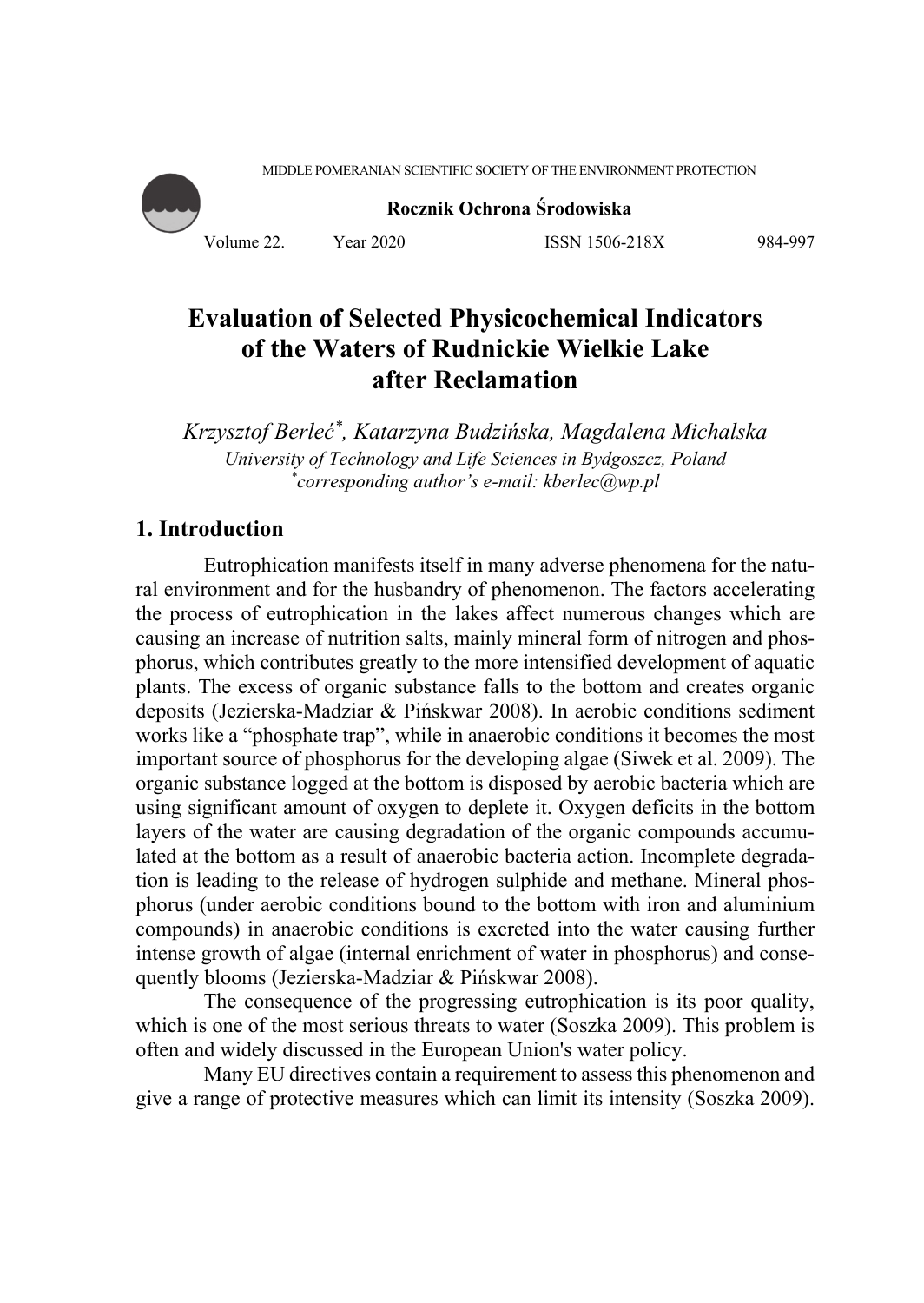Nowadays, both its causes and effects are well known and they are comprehensively described in the limnological literature.

Eutrophication is defined in the Act of "Water Law" as "enrichment of water with biogens, in particular compounds of nitrogen or phosphorus, which are causing accelerated growth of algae and higher forms of plant life, and as a result activating undesirable disturbances of biological relations in the water environment and deterioration of these waters" (Dz.U. 2017, poz. 1566). In natural conditions, eutrophication occurs over the period of almost thousand years causing intensive growth of algae and cyanobacteria in the water reservoirs, especially in spring and autumn. It leads to the cloudiness of water and finally to the loss of biological life (Kowalik et al. 2014).

Small kettels are mostly endangered by it opposite to the ribbon lakes, which are resisting best. This natural process has been significantly accelerated since the mid-18th century as a result of changes in the catchment management, forest burning and cutting, and arable areas increase. Another source of acceleration can be linked to the usage of artificial fertilizers, the transition from breeding to large-scale farming and land drainage. Intensification was also caused by the urbanization, which resulted in the flowage of sewage into the lake (Sondergaard & Jeppsen 2007, Lossow & Gawrońska 2000).

The intensity of eutrophication is determined by the phosphorus, which in comparison with other elements usually occurs in small amounts. The concentration of just about 20-30 μg  $P$ ·dm<sup>-3</sup> can cause water blooming. In addition to phosphorus, nitrogen is another factor contributing to the process of eutrophication. It's compounds dissolved in both surface and underground water are reflecting quality of the natural environment. Therefore, it is very important to analyse and control the concentration of nitrogen in the water, especially in the era of the more and more intensive development of agriculture in Poland (Jekatierynczuk-Rudczyk et al. 1997).

Location of the lakes in the low-lying area makes them natural settlers, in which suspension sediments and compounds dissolved from the catchment or formed in the lake inflow. This process can be observed in all types of lakes, and depends on the age and individual morphometric characteristics of the reservoir. As a result, the lake disappears due to filling the bowl with crumbly and organogenic deposits (Choiński 1995).

In environmental protection methods of preserving lakes are not identical with the methods of their reclamation. The protection depends on good organization and rational water and sewage management in the catchment of the reservoir. Reclamation on the other hand, happens when there are treatments carried out within reservoir's bowl to improve the cleanliness of both the water and reservoir's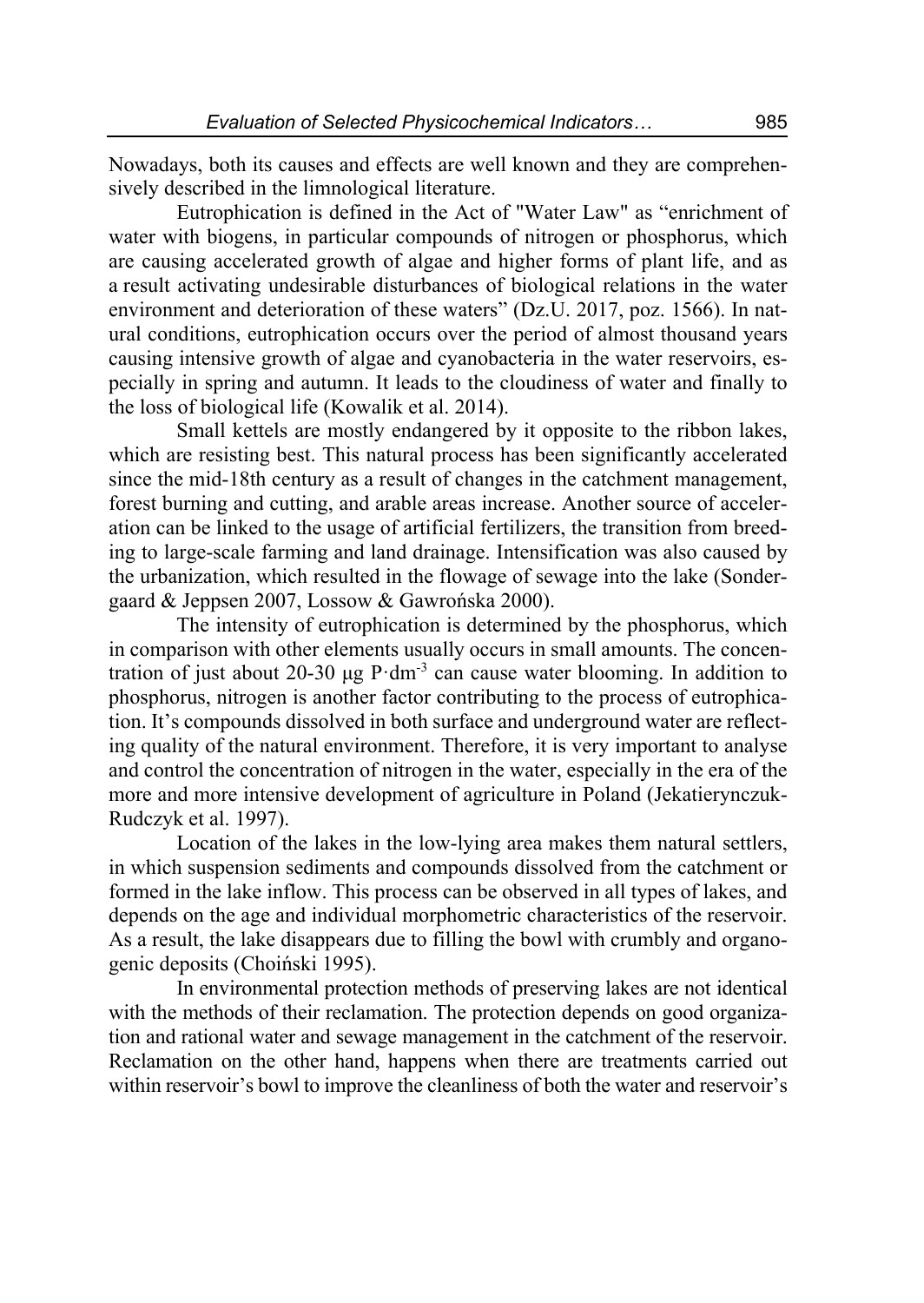bowl itself. The purpose of reclamation is to undo, stop or slow down the lake eutrophication processes, and sometimes even to remove its negative consequences.

The purpose of this study was to assess the effectiveness of the reclamation of the Lake Rudnickie Wielkie on the basis of analysis of selected physical and chemical indicators of water quality.

## **2. Material and methods**

#### **2.1. Description of the object**

The object of the research was the Rudnickie Wielkie lake located in the Grudziądzka Basin, in the Vistula River basin, in the Kuyavian-Pomeranian Voivodeship, about 3km south from the city of Grudziądz. Rudnickie Wielkie lake, because of origination of it's bowl, is classified as a kettle. It is a flow-through lake, that stores on an average  $6.7 \cdot 10^6$  m<sup>3</sup> of water. It has a tributary, the Marusza river in the eastern part, and an outflow, the Rudniczanka river in the south-western part. The Rudnickie Wielki lake catchment is a typical agricultural area (Table 1) (WIOŚ Bydgoszcz, 2001).

| Parameters                  | Value |
|-----------------------------|-------|
| Area (ha)                   | 160.9 |
| Maximum depth (m)           | 11.9  |
| Average depth (m)           | 4.4   |
| Shoreline length (m)        | 6585  |
| Schindler's coefficient     | 18.4  |
| Volume $(10^6 \text{ m}^3)$ | 6.7   |
| Catchment area $(km^2)$     | 127.6 |

**Table. 1.** Morphometric data of the Rudnickie Wielkie Lake

In the studied lake since 1982 there were 2 pipelines exploited (1 more was added in 1991), which are pumping out extremely fertile deep water from two depths, instead of spontaneous outflow of surface waters. This treatment is much easier and cheaper than removal of bottom sediments, and can be use in flow lakes. Thanks to the use of the "Olszewski siphon", water from the hypolimnion, instead of surface water, is flowing out of the lake (Żbikowski & Żelazo 1993). Before proceeding, it is necessary to calculate how much water will be drained and how will the concentration of nutrients change, after what time the entire hypolimnion will be replaced, considering continuous though decreasing inflow of bottom sediments in the outflow. The only disadvantage of this method is the pollution of the watercourse flowing out of the lake (in the watercourse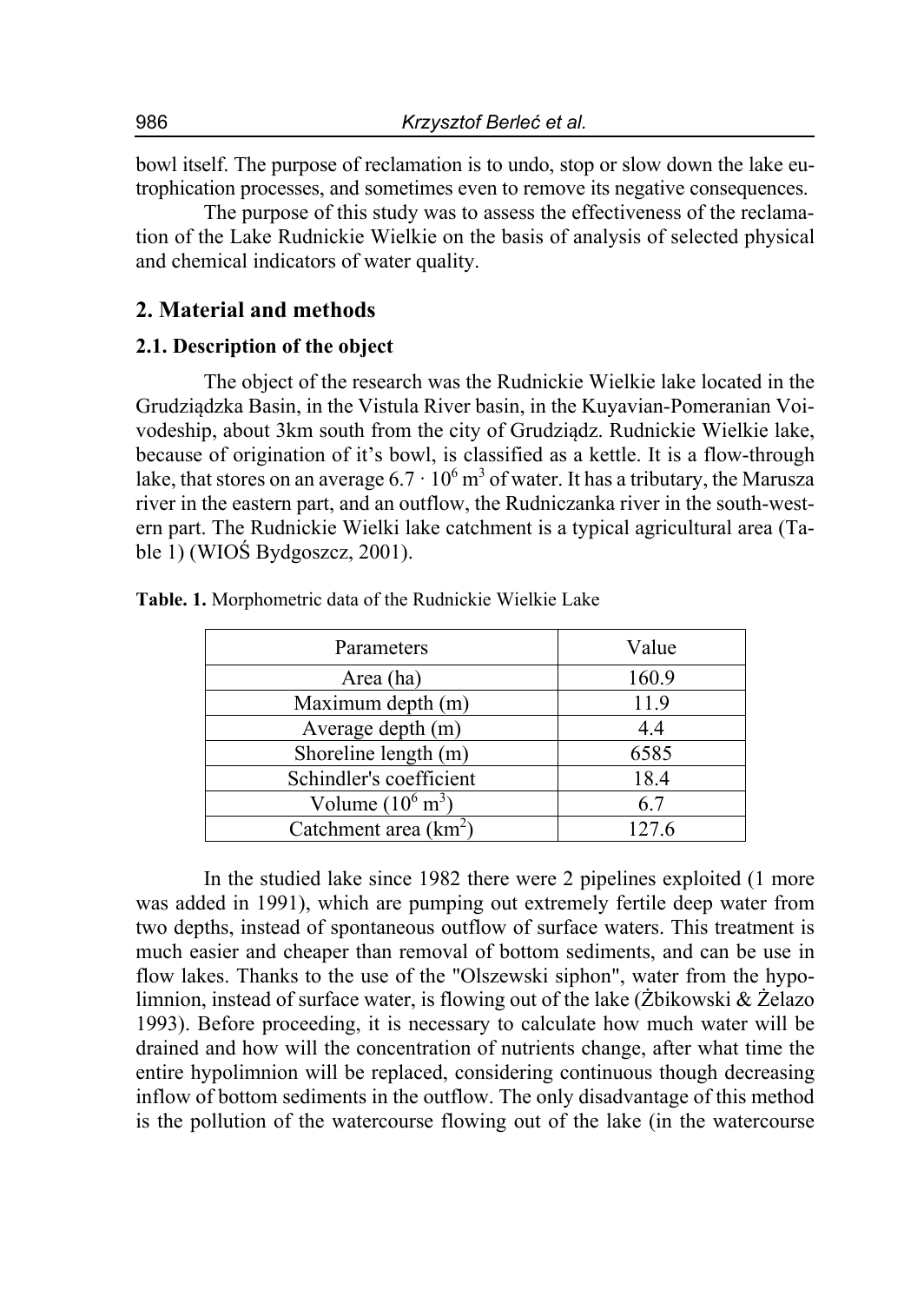these pollutants are to some extent subject to the self-cleaning processes) by high concentrations of phosphorus and nitrogen, usually also hydrogen sulphide and other substances accumulated in deep water. This method can be used only in specific situations where such contamination is acceptable. In the process of the deep water removal, which is in chemical balance with the bottom sediments, they also diminish themselves and become less and less threatening to the secondary pollution of the reservoir. This process can take many years. Relatively low cost and ease of this treatment, including automatic runoff which does not require energy inputs, encourage its usage wherever possible (Mientki 1994).

## **2.2. Research methodology**

Water was collected once a month from October to April 2018, from three points at the depth of 20 cm (Fig. 1) to sterile 0.5-litre bottles. The containers were filled completely with water, sealed, protected from light and cooled to a temperature of 4°C. After this, they were transported to the laboratory where the tests were carried out. The time from sampling water to the mark up did not exceed 24 hours.

The temperature and pH were measured *in situ* on the day of sampling.

The examination of the concentration of total phosphorus, phosphates, nitrates (III), nitrates (V) and ammonium nitrogen was carried out by the spectrophotometric method using the NOVA 400 spectrophotometer, while total nitrogen in mineralized samples was measured by using the Kjeldahl method in accordance with PN 73 / C-04576.12. Merck sets were used to mark the indicators.

Orthophosphate ions in the solution acidified with sulphuric acid react with molybdenum ions to form the molybdicphosphoric acid.

The resulting acid is reduced with ascorbic acid using phosphomolybdic blue (PMB), which is determined photometrically. The filtered sample was removed from the refrigerator early enough to reach a temperature in the range of 10-35 before analysis was performed °C. 5 ml of the sample was transferred to a beaker, to which 5 drops of P-1A reagent were added, after this solution was mixed. Next, 1 micro-peptide of reagent P-2A was poured. Solution prepared was mixed until reagent dissolved. After 5 minutes, the prepared sample was transferred to a 10 mm cuvette and marked in a spectrophotometer.

Total phosphorus. A solution of water  $(100 \text{ cm}^3)$  and concentrated HCl  $(15 \text{ cm}^3)$  was evaporated to dryness, then the sample with the addition of concentrated H<sub>2</sub>SO<sub>4</sub> was mineralized. For discolouration 2 cm<sup>3</sup> of concentrated H<sub>2</sub>O<sub>2</sub> was added. After the mineralization process, the sample was transferred to a  $100 \text{ cm}^3$ graduated flask and topped up by the distilled water. In the mineralized samples, the total phosphorus was determined by using the colorimetric method (PN-91- C/04537.09).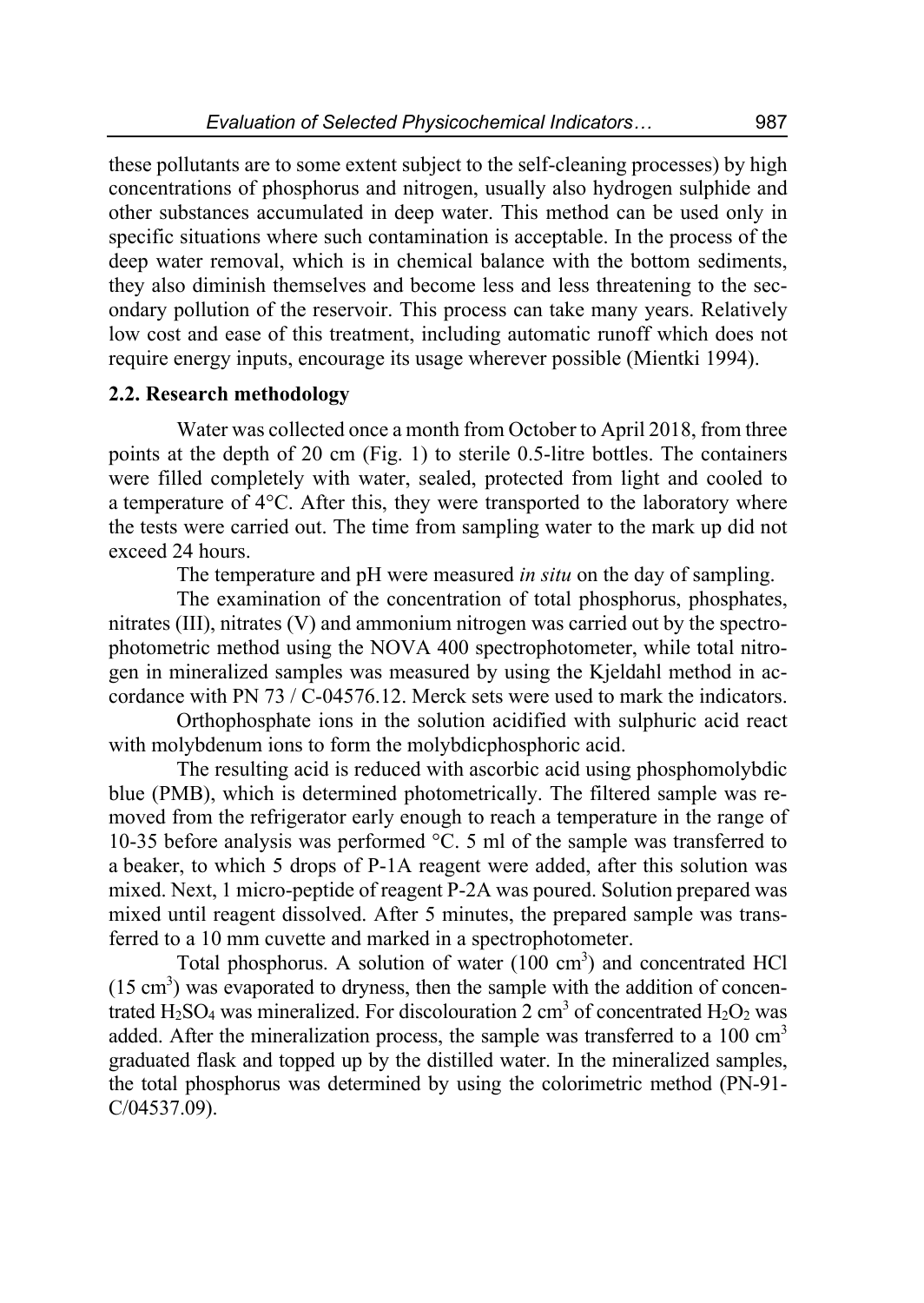

**Fig. 1.** Water sampling points

Nitrates (III). In a solution acidified with sulphuric acid and phosphoric acid, they react with 2.6-dimethylphenol to form an orange coloured solution of 4-nitro 2.6-dimethylphenol. Preparation of the sample for measurement included the introduction into the flask 4 ml of  $NO<sub>3</sub>$ -1 reagent, then test water at  $20^{\circ}$ C was added. The next step was the introduction of  $0.5$  ml of NO<sub>3</sub>-2 reagent and thorough mixing of the sample. After 10 minutes, it was measured using the 10 mm cuvette and the wavelength of 338 nm.

Nitrates (V). The nitrite ions in the acid solution reacted with the sulphanilic acid to form a diazonium salt that reacted with N-(1-naphthyl) ethylenediamine dihydrochloride to form a red-purple azo dye. The procedure consisted of introducing 5 ml of the test sample at  $20^{\circ}$ C, and then adding the NO<sub>2</sub>-AN reagent and thorough mixing until the reagent was completely dissolved. After 10 minutes, it was measured using the 10mm cuvette and the wavelength of 338 nm.

Ammonium nitrogen. It occurs partly in the form of ammonium ions and partly as ammonia. There is a pH-dependent equilibrium between the two forms. In the highly alkaline solutions, ammonium nitrogen occurs mainly as ammonia, which reacts with the chlorinating agent to form monochloramine. This reacts with thymol to form a blue-coloured derivative of indophenol, which is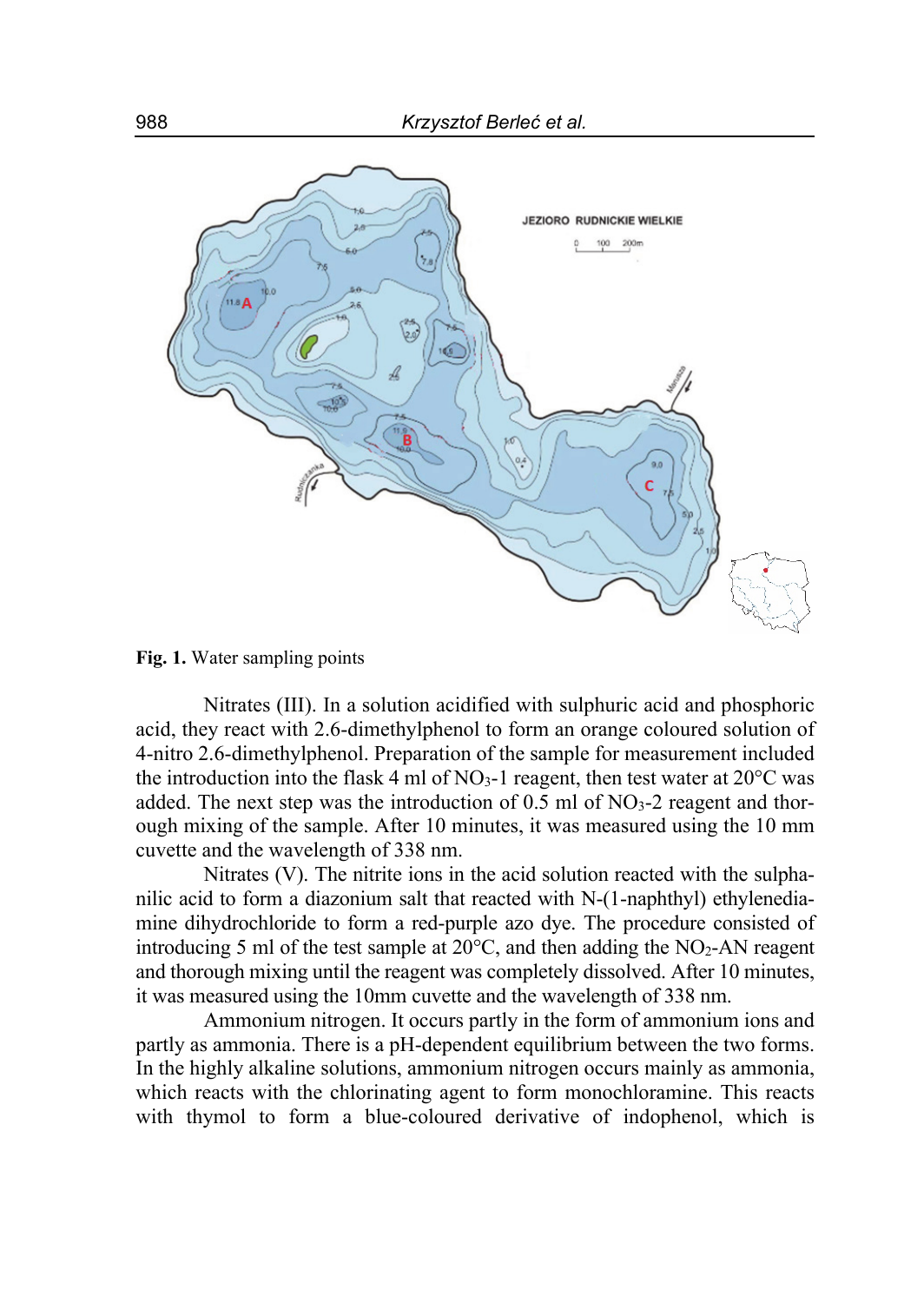determined photometrically. 5 ml of water were successively added to the test tube, 0.6 ml of  $NH_{4-1}$  reagent was added and mixed. A flat teaspoon of  $NH_{4-2}$ reagent was then introduced and vigorously shaken until complete dissolution of the reagent. After 5 minutes, 4 drops of NH4-3 reagent were added and mixed. The process was then paused for another 5 minutes.

## **3. Results and Discussion**

The results of the conducted own research, similarly as in the case of other reclaimed lakes, indicate the low efficiency of the chosen method in relation to the analysed basin.

The level of total phosphorus ranged from  $0.074$  to  $0.495$  mg $\cdot$ dm<sup>-3</sup>. Its highest content was marked in March and April at all sampling points. The average for the entire study period was  $0.2$  mg $\cdot$ dm<sup>-3</sup> (Table 2).

Gałczyński's (2008) research showed that the limit value for phosphorus, where extreme fertile of the reservoir can be concluded, is determined at the level above 0.1 mg $\cdot$ dm<sup>-3</sup>. According to Maehl (2000), adequate transparency of water in shallow lakes guarantees the content of phosphorus from  $0.05$  to  $0.15$  mg $\cdot$ dm<sup>-3</sup>. Its level in relation to the others occurring in the surface waters is lower, although it is one of the most necessary in organism's lifespan. A study of water in the recultivated Głęboczek lake conducted by Szatten (2010) showed that the concentration from 0.07 mg·dm<sup>-3</sup> (in spring) to 0.08 mg·dm<sup>-3</sup> (in summer) is satisfactory. At the same time, the amount of total phosphorus in the studied lake reached the maximum value (1.01 mg $dm^{-3}$ ) in late spring – as in our own research, when the content of the analysed element reached its maximum value, classifying lake waters below the good state. In his own study for 2005, Konieczny (2014) states that the water resources of Rudnickie Wielkie lake in phosphorus amounted to an average of  $0.188$  mg·dm<sup>-3</sup>.

The higher content of phosphates indicates a significant intensity of release of phosphorus compounds from the bottom sediments into water, which is the effect of processes associated with the degradation of organic forms of phosphorus and thus their rapid availability for primary production (Egemose et al. 2010). The content of organic phosphorus compounds in the research period ranged from 0.15 to 0.25 mg·dm<sup>-3</sup> (average  $0.2$  mg·dm<sup>-3</sup>). According to Goszczyński (2000) the sources of a slight increase in phosphate concentration in the early spring period should be seen in the depletion of oxygen in bottom sediments. The same author's research, conducted in the spring at Głęboczek lake, determined the content of phosphates in the range of 0.042-0.111 mg·dm<sup>-3</sup>, whose concentrations were lower than those obtained in own research, yet exceeded the norms specified for the lowest class III purity. Similar average concentration  $(0.089 \text{ mg} \cdot \text{dm}^3)$  is noted by Konieczny (2014) in the waters of the reclaimed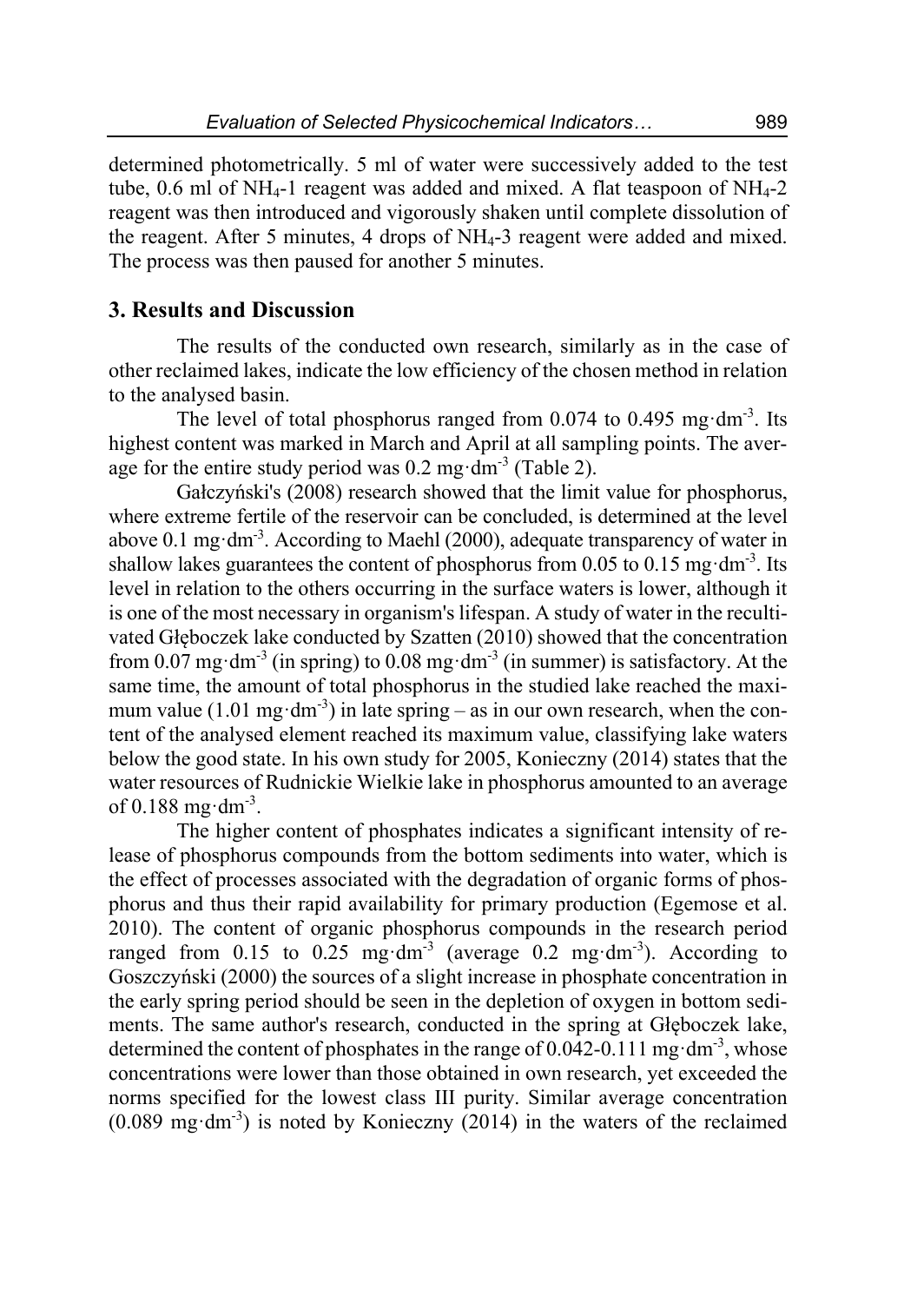Rudnickie Wielkie lake. Many years of research on the phosphate content in Głęboczek lake was conducted by Lossow et al (2004). In the spring of 2002 and 2003, orthophosphates were not detected by them, which may indicate that the reclamation procedures have been carried out correctly. The proper selection of the reclamation method, and what is related to its effectiveness, is also supported by the results of research on phosphate content in the lakes of Mąkolno  $(0.014 \text{ mg/dm}^3)$  and Powidzkie  $(0.0013 \text{ mg} \cdot \text{dm}^3)$ , which compared to both lakes reclaimed are only slightly exposed to external influences. Thus, these values were much lower than in the Rudnickie lake (average  $0.2 \text{ mg} \cdot \text{dm}^{-3}$ ), and especially Powidzkie lake, which is considered as one of the cleanest ones in Wielkopolska (26, 27).

Nitrogen, which is a biofilm, undergoes cyclic circulation in nature, during which a series of biochemical processes takes place in waters Gonzales et al. 2005). Its content in the water, along with phosphorus, determines their productivity.

Mineral nitrogen compounds in the surface waters are ammonium nitrogen, nitrates (III) and nitrates (V), while the latter are found in lake waters in small amounts in their transitional form. Of the total nitrogen in lake waters about 50% falls on organic compounds, the content of which varies depending on the intensification of processes in the tank, as well as the content of mineral nitrogen, which depends primarily on the season of the year (Kudelska et al. 1994).

Analysis of the waters of the Rudnickie Wielkie lake showed that the highest concentrations of total nitrogen  $(16.9 \text{ mg} \cdot \text{dm}^{-3})$  were recorded in October, and the lowest (8.3 mg/dm<sup>3</sup>) in April. Its average, the concentration was 13.56 mg·dm<sup>-3</sup>. Gawrońska et al. 2004) in the research conducted in the waters of Głęboczek lake, a few years after its reclamation, recorded the presence of total nitrogen in the range of 0.075-0.125 mgꞏdm-3. The same authors Gawrońska et al. 2005) also found a high concentration of total nitrogen in Długie lake in Olsztyn, which before reclamation in 1972 in surface layers ranged from 3.5 to 12.5 mg·dm<sup>-3</sup>. Two years later, after the sewage system in the catchment was regulated, the waters were subjected to further analyses, which recorded total nitrogen at the level of: 2.6-21.5 mg⋅dm<sup>-3</sup> in 1974, 1.9-12.6 mg⋅dm<sup>-3</sup> in 1975 and 2.1-18.2 mg⋅dm<sup>-3</sup> in 1976. After subsequent reclamation treatments, nitrogen concentration overall did not exceed 2.0 mg $\cdot$ dm<sup>-3</sup>. The lower maximum level of total nitrogen content was characteristic for the Durowskie lake, in the waters of which Gołdyn et al. (2010) recorded it at the level of 2.18 mg $\cdot$ dm<sup>-3</sup> to 5.25 mg $\cdot$ dm<sup>-3</sup>. The maximum values were recorded in the summer months, when according to Dojlido (1995) they should be lower.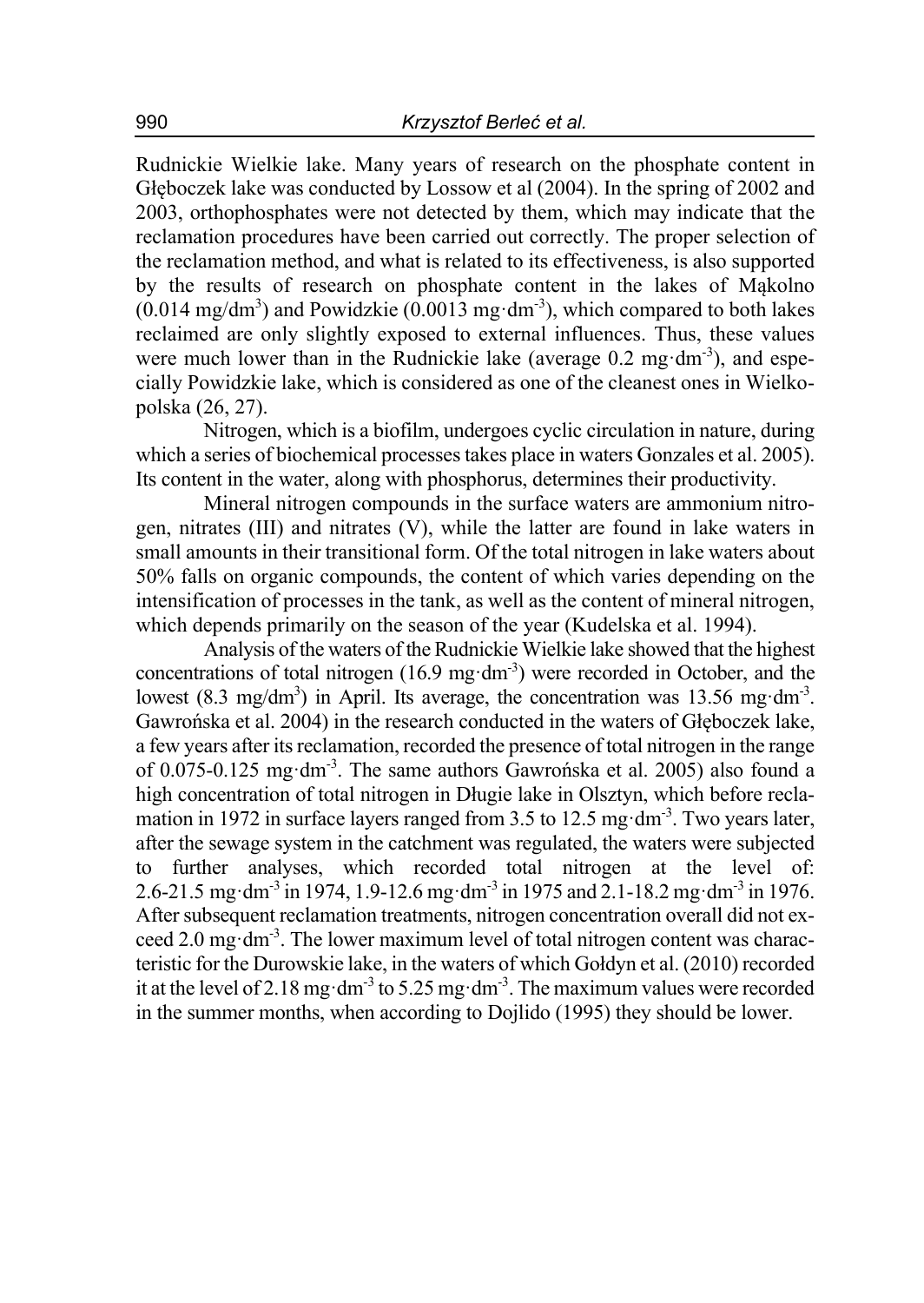| $N-NO2$<br>$mg \cdot dm^{-3}$<br>$mg \cdot dm^{-3}$<br>$N-NO3$ | 0.21<br>8.9   | 0.23<br>$8.8\,$     |          | $\frac{0.22}{0.21}$<br>$\frac{8.9}{9.1}$ |                   |                                                                                                              |                |                                |                     |      | $\frac{ 3 }{ 3 }$     | 9.2  |
|----------------------------------------------------------------|---------------|---------------------|----------|------------------------------------------|-------------------|--------------------------------------------------------------------------------------------------------------|----------------|--------------------------------|---------------------|------|-----------------------|------|
| $\frac{N_T}{mg \cdot dm^{-3}}$                                 | 16.9          | $\frac{16.9}{16.6}$ |          |                                          |                   | $\frac{16.5}{16.6}$                                                                                          |                | $\frac{14.3}{14.4}$            |                     |      | $\frac{14.3}{14.4}$   |      |
| $mg \cdot dm^{-3}$<br>PO <sub>4</sub>                          | 0.24          | $\frac{0.21}{0.19}$ |          |                                          |                   | $\frac{ 8 }{ 3 3 2 0 }$                                                                                      |                | $\frac{17}{\frac{0.18}{0.17}}$ |                     |      | $\frac{5}{15}$        |      |
| $P_t$<br>mg·dm <sup>-3</sup>                                   | 0.098         | 0.115               | 0.083    | $\overline{0.129}$                       |                   | $\begin{array}{r l} 6.148 \\ 1.137 \\ 0.151 \\ \hline 0.129 \\ 0.134 \\ \hline 0.0134 \\ \hline \end{array}$ |                |                                |                     |      | $\frac{0.132}{0.112}$ |      |
| Eq                                                             | 7.15          | $\frac{7.22}{7.17}$ |          | 7.31                                     |                   | $\frac{7.19}{7.21}$                                                                                          | 7.45           |                                | $\frac{7.51}{7.58}$ | 7.63 | 7.71                  | 7.68 |
| Temperature<br>$\mathcal{S}$                                   | $\frac{1}{4}$ | $\frac{1}{4}$       | 4.0      | 4.6                                      | 4.4               |                                                                                                              | $rac{4}{4}$ .9 | $\frac{4.8}{4.9}$              |                     |      | 6.2                   | 6.2  |
| Place of<br>collection                                         |               | $\mathbf{\Omega}$   | $\cup$   | ⋖                                        | $\mathbf{\Omega}$ | Ō                                                                                                            | ∢              | $\mathbf{\Omega}$              | $\cup$              | ⋖    | $\mathbf{\Omega}$     |      |
| October<br>Moonth<br>of sam-<br>pling                          |               |                     | November |                                          |                   | <b>December</b>                                                                                              |                |                                | January             |      |                       |      |

Table 2. Development of selected physiochemical variables of waters of the Rudnickie Wielkie Lake **Table 2.** Development of selected physiochemical variables of waters of the Rudnickie Wielkie Lake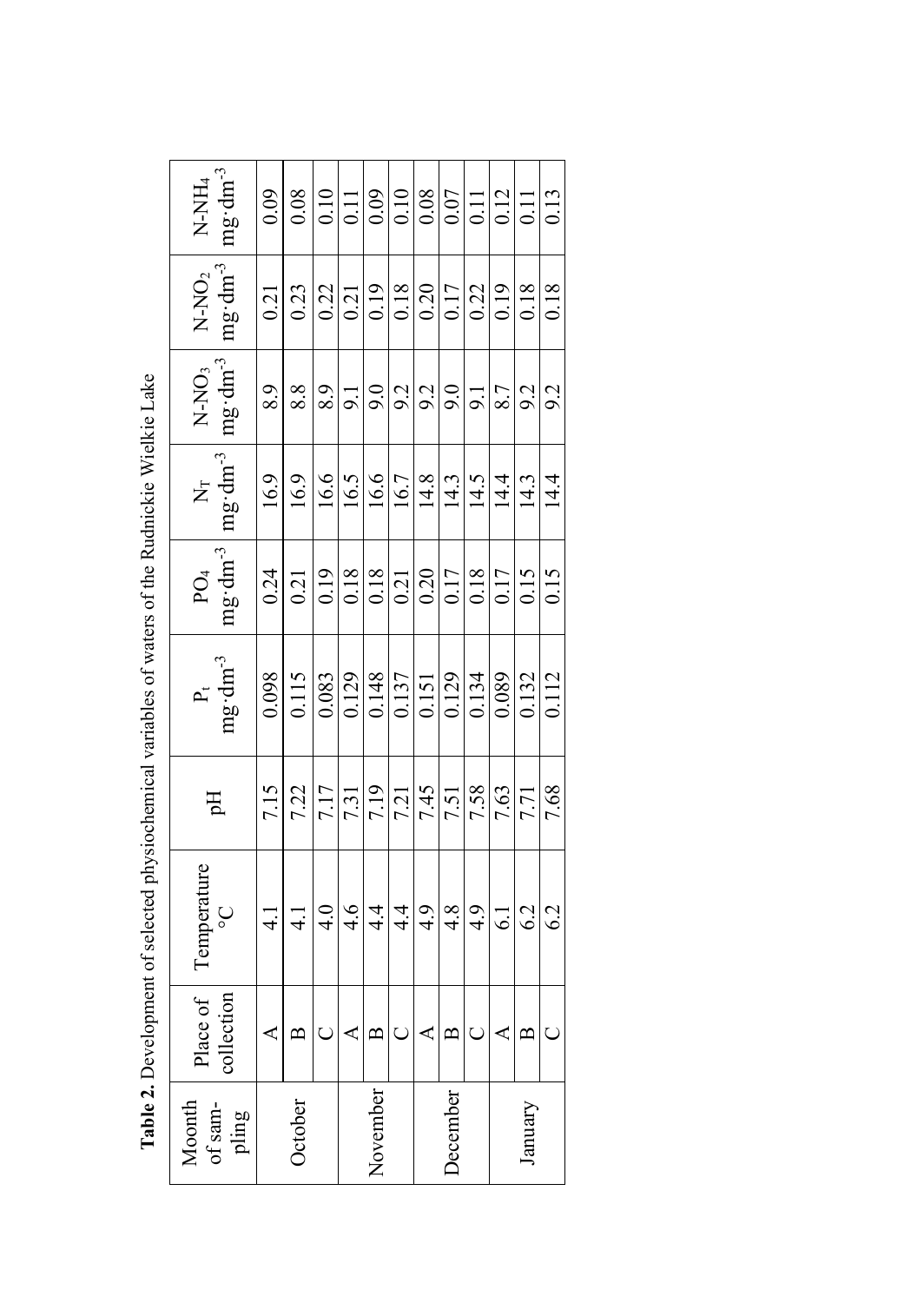| $mg \cdot dm^{-3}$<br>N-NH <sub>4</sub>         | 0.12     | 0.12             | 0.17  | 0,16  | 0,18  | 0.15   | 0.14  | 0.16         | 0.16  | 0.12    | $0.07 - 0.18$      | 0.03  |
|-------------------------------------------------|----------|------------------|-------|-------|-------|--------|-------|--------------|-------|---------|--------------------|-------|
| $mg \cdot dm^{-3}$<br>N-NO <sub>2</sub>         | 0.19     | 0.21             | 0.22  | 0.20  | 0.21  | 0.23   | 0.19  | 0.18         | 0.21  | 0.20    | 0.17-0.23          | 0.02  |
| $mg \cdot dm$ <sup>-</sup><br>N-NO <sub>3</sub> | 8.9      | 8.9              | 8.7   | 9.4   | 9.5   | 9.1    | 8.7   | 9.1          | 8.4   | 9.0     | 8.4-9.5            | 0.26  |
| mg·dm <sup>-</sup><br>Ż<br>$\frac{1}{2}$        | 12.1     | 12.5             | 12.6  | 12.1  | 12.1  | $11.0$ | 8.3   | 8.5          | 8.7   | 13.56   | 8.3-16.9           | 2.8   |
| $mg \cdot dm^{-3}$<br>PO <sub>4</sub>           | 0.23     | 0.18             | 0.21  | 0.22  | 0.19  | 0.25   | 0.22  | 0.23         | 0.22  | 0.20    | $0.15 - 0.25$      | 0.03  |
| $mg \cdot dm^{-3}$<br>$\mathbf{p}^{\mu}_{\mu}$  | 0.096    | 0.088            | 0.074 | 0.324 | 0.377 | 0.401  | 0.456 | 0.433        | 0.495 | 0.200   | $0.074 -$<br>0.495 | 0.140 |
| Ę                                               | 7.71     | 7.68             | 7.65  | 7.81  | 7.88  | 7.87   | 7.52  | 7.69         | 7.71  | 7.54    | $7.15 -$<br>7.88   | 0.24  |
| Temperature<br>ပွ                               | 7.8      | $\overline{8.1}$ | 8.0   | $\Xi$ | 11.3  | 10.9   | 13.3  | 13.1         | 12.9  | 7.39    | $4 - 13.3$         | 3.34  |
| Place of<br>collection                          |          | ≃                |       |       | ≃     |        |       | $\mathbf{a}$ |       | average | min-max            |       |
| of sam-<br>Moonth<br>pling                      | February |                  |       | March |       |        | April |              |       |         |                    | ವ     |

 $\operatorname{\mathbf{Sd}}$  – standard deviation Sd – standard deviation

Table 2. cont. **Table 2.** cont.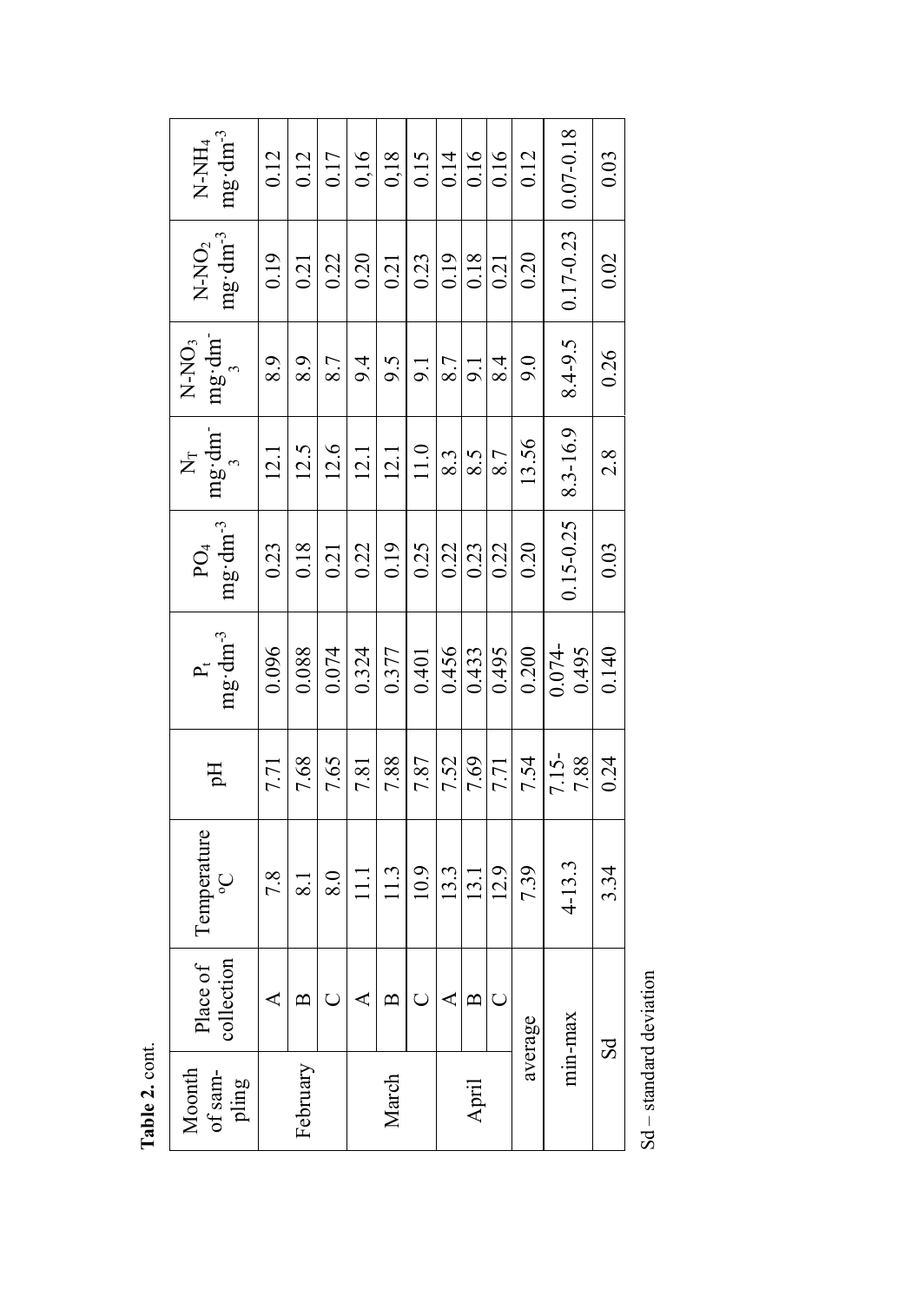The content of nitrates (III) and other impurities accumulated in surface waters is subject to considerable fluctuations throughout the year. In the nitrogen cycle in surface waters, the nitrate nitrogen has a transitional form, which in addition to affecting the productivity of aquatic ecosystems also dissolves very well in water. The concentration of various forms of nitrogen depends on the degree of washing them out from the soil, and the size of their losses is related to the soil bonitation class, vegetation cover and purpose. On light soils, up to 98% of nitrogen and 7.7% of phosphorus can be washed out (Szpakowska et al. 2003).

In the waters of the Rudnickie Wielkie lake the content of nitrates (III) ranged from 8.4 to 9.5 mg $dm^{-3}$ , with the average for the whole period of 9.00 mg·dm<sup>-3</sup>. A much smaller number of them, in the period from March to May  $(0.12-0.71 \text{ mg} \cdot \text{dm}^{-3})$  were noted by Lossow et al. (2002) in the waters of the the reclaimed lake Głęboczek, similar to Rudnickie Wielkie lake Konieczny (2014) determined the value of this indicator at the level of  $0.15 \text{ mg} \cdot \text{dm}^{-3}$ . The results obtained in comparison with the effects of reclamation of other lakes put a great question mark on the selection of the method of reclamation of the Rudnickie Wielkie lake, and it's efficiency. The presence of nitrates (III) in lake waters is considered as a factor accelerating their eutrophication. Views on the concentration of nitrates (III) causing eutrophication of waters are divergent and range from hundredth to tenths of parts mg/dm<sup>3</sup> (Zioła et al. 2003).

The transitional products of nitrogen compounds in surface waters are characterized by low durability nitrates (V), which are quickly reduced to ammonia, and under aerobic condition oxidize to nitrates (III) (Kułakowski & Biernacka 2007). Their presence indicates a fresh inflow of anthropogenic pollution. During the tests, this parameter remained at a similar level in the range of 0.17 to  $0.23$  mg $\cdot$ dm<sup>-3</sup>. Much better results and, therefore, a higher efficiency of the reclamation were obtained in the Głeboczek lake, where the concentration was maintained in the range from  $0.016$  to  $0.013$  mg $dm<sup>3</sup>$  (Lossow et al. 2004) and in the Rudnickie Wielkie lake in (average  $0.012 \text{ mg} \cdot \text{dm}^{-3}$ ) (Konieczny 2014). These results classify the Głęboczek lake in the 3rd class of purity, whereas in the Rudnickie Wielkie lake waters cannot be classified using this parameter.

The unsatisfactory effects of reclamation are also demonstrated by the comparison of the results obtained with the waters of the lakes of Powidzkie and Mąkolskie, where the average content of nitrates (V) was  $0.00045$  mg·dm<sup>-3</sup> and 0.0081 mgꞏdm-3, respectively (WIOŚ Poznań 2009; WIOŚ Poznań 2008).

The presence of ammonium nitrogen in surface waters, which additionally mixed with the oxygen stimulates development of nitrifying bacteria, may indicate water pollution with the domestic and industrial sewage. In the study, this form of nitrogen was present in the amount from 0.07 to  $0.\overline{18}$  mg·dm<sup>-3</sup> – an average of  $0.12 \text{ mg} \cdot \text{dm}^3$ . The analysis of waters of the same lake, carried out by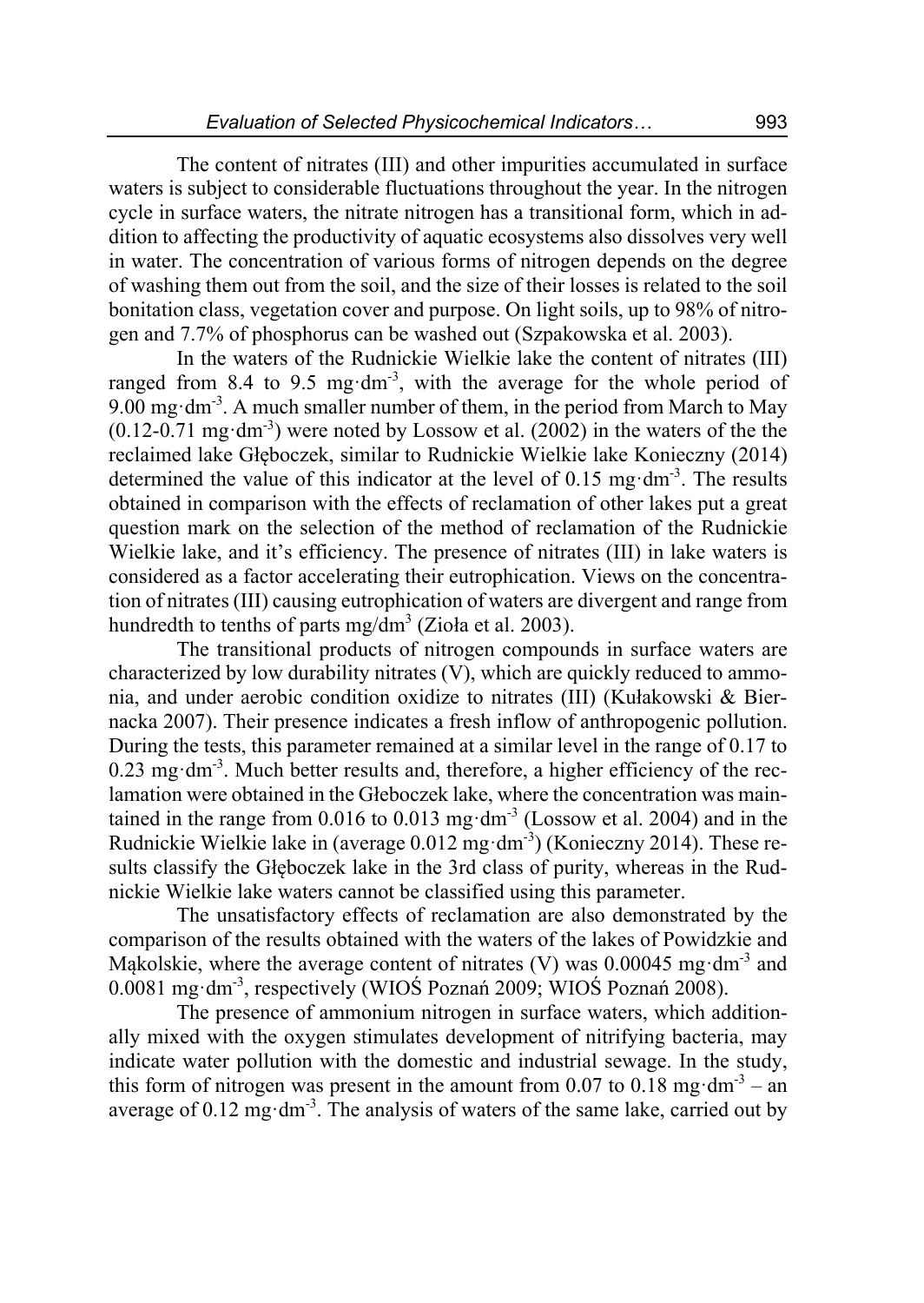Mientki (2000), showed a higher content of nitrogen (from 1.1 mg·dm<sup>-3</sup> to 12.3 mg $dm^{-3}$ ). According to this author, the reasons for this state should be found in the sudden delivery of sewage from a nearby sugar factory. n equally high average level  $(0.713 \text{ mg} \cdot \text{dm}^3)$  was noted by Konieczny (2014) in the Rudnickie Wielkie lake. It might be worrying that pollution occurred in the second stage of reclamation, in other words theoretically after organizing properly water and sewage management in the catchment. Before the inflow of impurities, the amount of ammonium nitrogen ranged from 2.1 to 4.2 mg $dm<sup>3</sup>$ . Slightly higher results than those obtained in the own research were noted by Gołdyn and Messyasz (2008) who, when examining the Durawskie lake water which was prepared for reclamation, confirmed the presence of this form of nitrogen compounds at the level of 0.23 mg·dm<sup>-3</sup> in October 2005 by 0.57 mg·dm<sup>-3</sup> in November to 1.2 mg $\cdot$ dm<sup>-3</sup> in January 2006. In their opinion, this increase can be explained by the supply of surface water floating towards the surface with hypolimnion waters (mixes) characterized by a high content of ammonium nitrogen and the presence of an ice cover that prevents waving and simultaneous oxygenation of water. The ammonium nitrogen content has been gradually decreasing since March.

### **4. Summary**

Many years of research of the waters of the Rudnickie Wielkie lake indicate that it is constantly under strong anthropopressure. The oxygen deficit in the bottom zone, which was documented by many authors indicates an extremely high degree of degradation. This phenomenon is visible despite the declared limitation of the inflow of sewage and other pollutants to the reservoir. Therefore, it is assumed that the restriction itself, or at best he cutoff of nutrients is insufficient to obtain a specific water state, which encourages the continuation and simultaneous modernization of reclamation methods. The temperature and pH of water analysed in the course of the study were characteristic for the examined seasons and did not have a significant impact on the content of the determined chemical indicators. The level of biogenic elements and their compounds, determined a few years after reclamation, is higher than the results obtained in 2001 (immediately after reclamation), which may indicate improper sewage and agricultural management in the lake's catchment.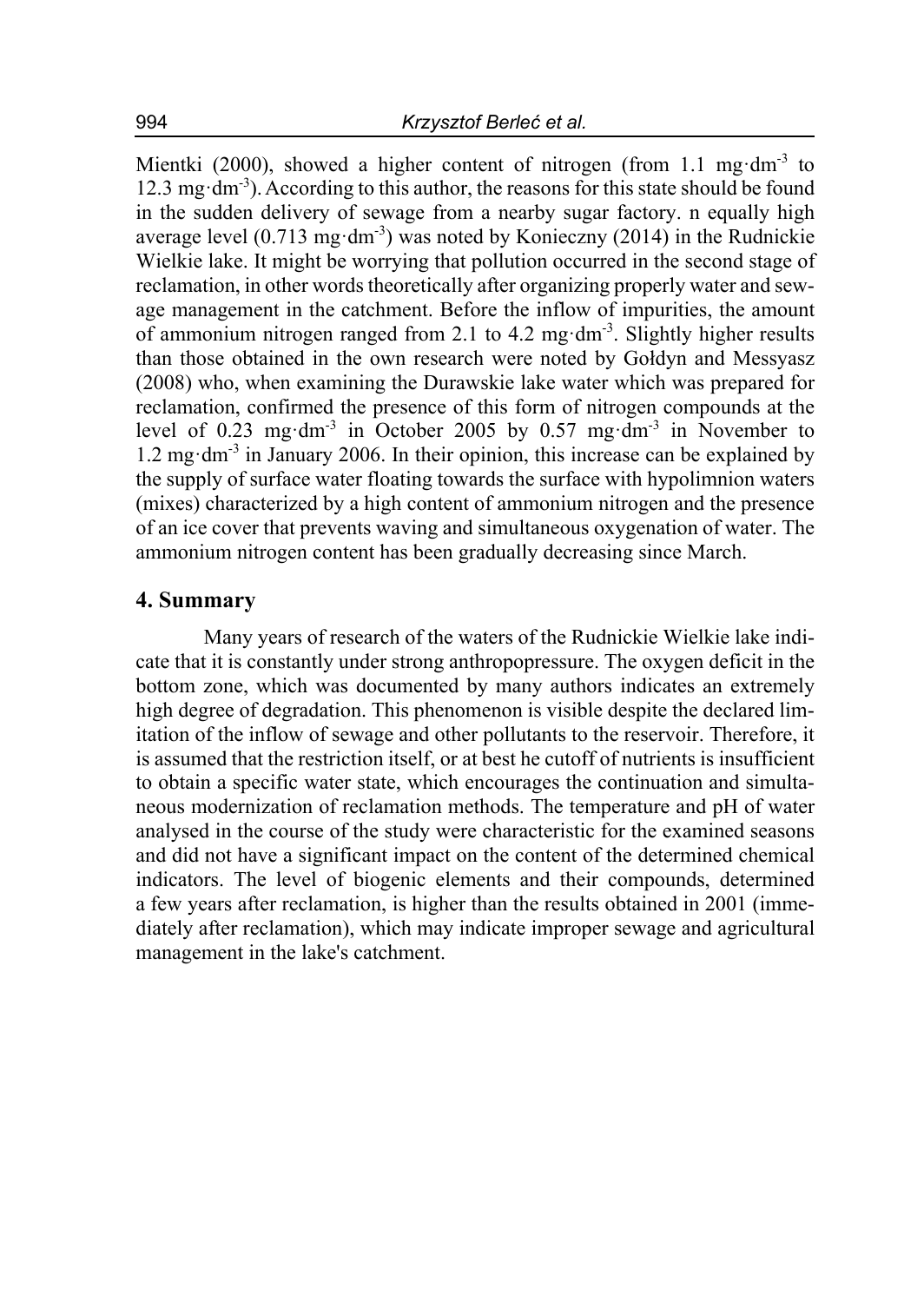#### **References**

Choiński, A. (1995). *Zarys limnologii fizycznej Polski*, UAM, Poznań.

- Dojlido J.R. (1995). *Chemia wód powierzchniowych*. Ekonomia i Świat. Białystok.
- Egemose, S., Reitzel, K., Andersen, F.Ø., Flind, M.R. (2010). Chemical Lake Restoration Products: Sediment Stability and Phosphorus Dynamics *Environ. Sci. Technol. 44*.
- Gałczyński, Ł. (2008). Eutrofizacja wód, problem cywilizacji, *GWiTS, 12*, 34.
- Gawrońska, H., Lossow, K., Grochowska, J., Brzozowska, B. (2004). Rekultywacja Jeziora Długiego w Olsztynie metodą inaktywacji fosforu, *Mat. Konf. Nauk.-Tech. "Ochrona i rekultywacja jezior"*, Grudziądz.
- Gawrońska, H., Lossow, K., Grochowska, J. (2005). *Rekultywacja jeziora Długiego w Olsztynie,* Wyd. Edycja, Olsztyn.
- Gołdyn, F., Messyasz, B. (2008). *Stan jakości wód i możliwości rekultywacji jeziora Durowskiego.* UAM Poznań, praca niepublikowana.
- Gołdyn, R., Messyasz, H., Kowalczewska-Madura, B., Cerbie, S. (2010). *Stan jakości wód jeziora Durowskiego w roku 2010*, Wyd. UAM, Poznań.
- Gonzales, M.A., Sagrario, E., Jeppesen, J., Goma, M., Søndergaard, J.P., Jensen, T., Lauridsen, F., Landkildehus, (2005). Doeshigh nitrogen loading prevent clear-water conditionsin shallow lakes at moderately high phosphorusconcentrations? *Freshwater Biol., 50*.
- Goszczyński, J. (2000). Zmiany jakości wód jeziora Głęboczek. *Mat. Konf. Nauk-Tech. "Ochrona i rekultywacja jezior",* Przysiek.
- Jekatierynczuk-Rudczyk, E., Miakisz, B., Górniak, A. (2009). Zawartość związków azotu w wodzie na Wzgórzach Sokólskich, *Woda, Środ.-Obsz. Wiejskie*, *9*(2).
- Jezierska-Madziar, M., Pińskwar, P. (2008). Zagrożenia dla gospodarki rybackiej wynikające z postępującej eutrofizacji śródlądowych wód powierzchniowych. *PZW*.
- Konieczny, R. (2014). *Opracowanie na zlecenie Spółki Wodnej Jeziora Rudnickiego Wielkiego Rzeki Maruszanki oraz Jeziora Rządz*, Wrocław.
- Kowalik, T., Kanownik, W., Bogdał, A., Policht-Latawiec, A. (2014). Wpływ zmian użytkowania zlewni wyżynnej na kształtowanie jakości wody powierzchniowej *Rocz. Ochr. Środ.*, *16*(1).
- Kudelska, D., Cydzik, D., Soszka, H. (1994). *Wytyczne monitoringu podstawowego jezior.* PIOŚ, Warszawa.
- Kułakowski, P., Biernacka, A. (2007). Metody oznaczania związków azotu i fosforu w wodzie i ściekach, *GWiTS*, *9*(2).
- Lossow, K., Gawrońska, H., Łopata, M, Jaworska, B. (2004). Efektywność rekultywacji polimiktycznego jeziora Głęboczek w Tucholi metodą inaktywacji fosforu. *Mat. Konf. Nauk.-Tech. "Ochrona i rekultywacja jezior",* Grudziądz.
- Lossow, K., Gawrońska, H., Łopata, M., Jaworska, B. (2002). *Sprawozdanie* UWM. Olsztyn.
- Lossow, K., Gawrońska, H. (2000). Jeziora rekultywacja, przegląd metod. *Przeg. Kom*., *9*(91).
- Maehl, P. (2000). *Poradnik rekultywacji jezior dla województwa Sonderjylland*. Mat. Konf. Nauk-Tech. "Ochrona i rekultywacja jezior", Przysiek.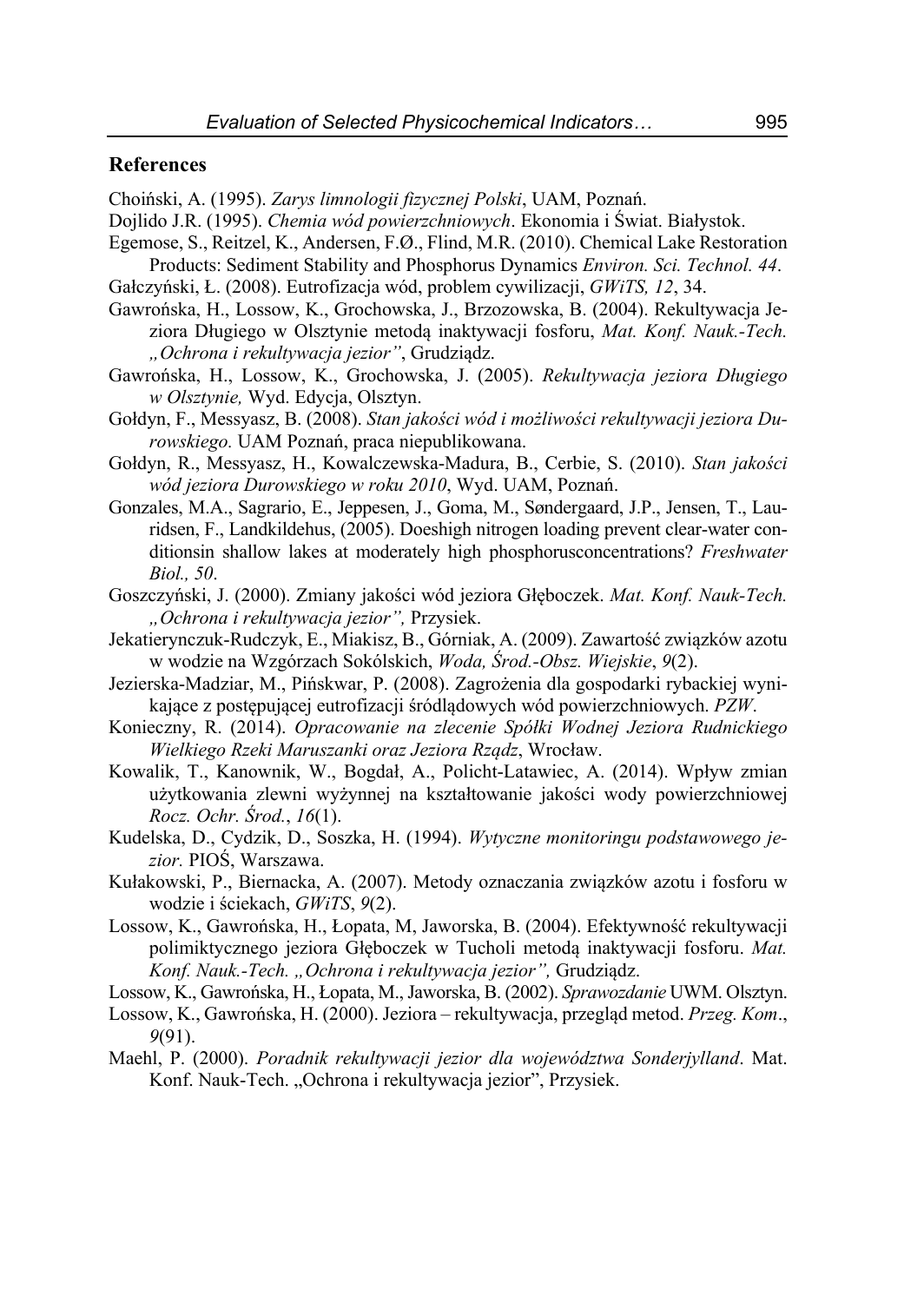- Mientki, Cz. (2000). Rekultywacja jezior praktyczne metody oszacowania i redukcji ładunku fosforu z obszaru zlewni jeziora. *Mat. Konf. Nauk.-Techn. "Ochrona i rekultywacja jezior",* Przysiek.
- Mientki, Cz., (1994). Czynniki warunkujące rekultywację jezior metodą usuwania wód hipolimnionu. *Mat. Międz. Konf. "Ochrona i rekultywacja jezior i zbiorników wodnych",* Międzyzdroje.
- Siwek, H., Włodarczyk, M., Brzostowska-Żelezowska, D., Wachowiak, M. (2009). Influence of chosen physicochemical parameters of sediment on contents of inorganic phosphorus compounds in bottom sediments of small polimictic lakes. *Acta Agrophys.*, *31*(2).
- Sondergaard, M., Jeppesen, E. (2007). Lake restoration: successes, failures and long-term effects. *J. of Appl. Ecol.*, *44*.
- Soszka, H. (2009). Problemy metodyczne związane z oceną stopnia eutrofizacji jezior na potrzeby wyznaczania stref wrażliwych na azotany, *Woda, Środ.-Obsz. Wiejskie*, *9*(1).

*Sprawozdanie z badań monitoringowych Jeziora Powidzkiego w 2009 r.* WIOŚ Poznań. *Sprawozdanie z badań nr 185/2008.,* WIOŚ Poznań.

- Szatten, D. (2010). *Stan wód jeziora Głęboczek w świetle szesnastu lat badań monitoringowych Wojewódzkiego Inspektoratu Ochrony Środowiska w Bydgoszczy.* WIOŚ, Bydgoszcz.
- Szpakowska, B., Karlik, B., Gaca, W. (2003). Migracja wodna form azotu i fosforu w małej zlewni rolniczej. *Zesz. Nauk. AR Kraków*, 404.
- Ustawa z dnia 20 lipca 2017 r. Prawo wodne, Dz.U. 2017, poz. 1566.
- *Raport o stanie województwa kujawsko-pomorskiego. WIOŚ Bydgoszcz,* 2001.
- Zioła, A., Szymański, M., Kaźmierczak, J., Kubiński, A., Kuleczka, M., Siepak, M., Siepak, J. (2003). Wpływ presji antropogenicznej na stan czystości wód jezior okolic Trzcianki. *Ekol. i Tech*., *11*, 21.
- Żbikowski, A., Żelazo, J. (1993). Ochrona środowiska w budownictwie wodnym. *Min. Ochr. Środ. Zas. Nat. i Leś., 147*.

#### **Abstract**

The research carried out was aimed at determining the effectiveness of reclamation of the Rudnickie Wielkie lake. Samples were taken 7-fold in 3 places during the period from October to April. In the tested water was determined by the colorimetric method  $PO_4$ <sup>-3</sup>ions, total P and N, nitrate(V), nitrite(III) and NH<sub>4</sub>-N. Additionally, the pH and temperature.

The temperature and pH of water analyzed in the course of the study were at the level characteristic for the seasons under study and did not have a significant impact on the content of the determined chemical indicators. The level of biogenic elements and their compounds, determined a few years after reclamation, is higher than the results obtained in 2001 (immediately after reclamation), which may indicate improper sewage and agricultural management in the lake's basin.

#### **Keywords:**

reclamation, lake, physicochemical indicators